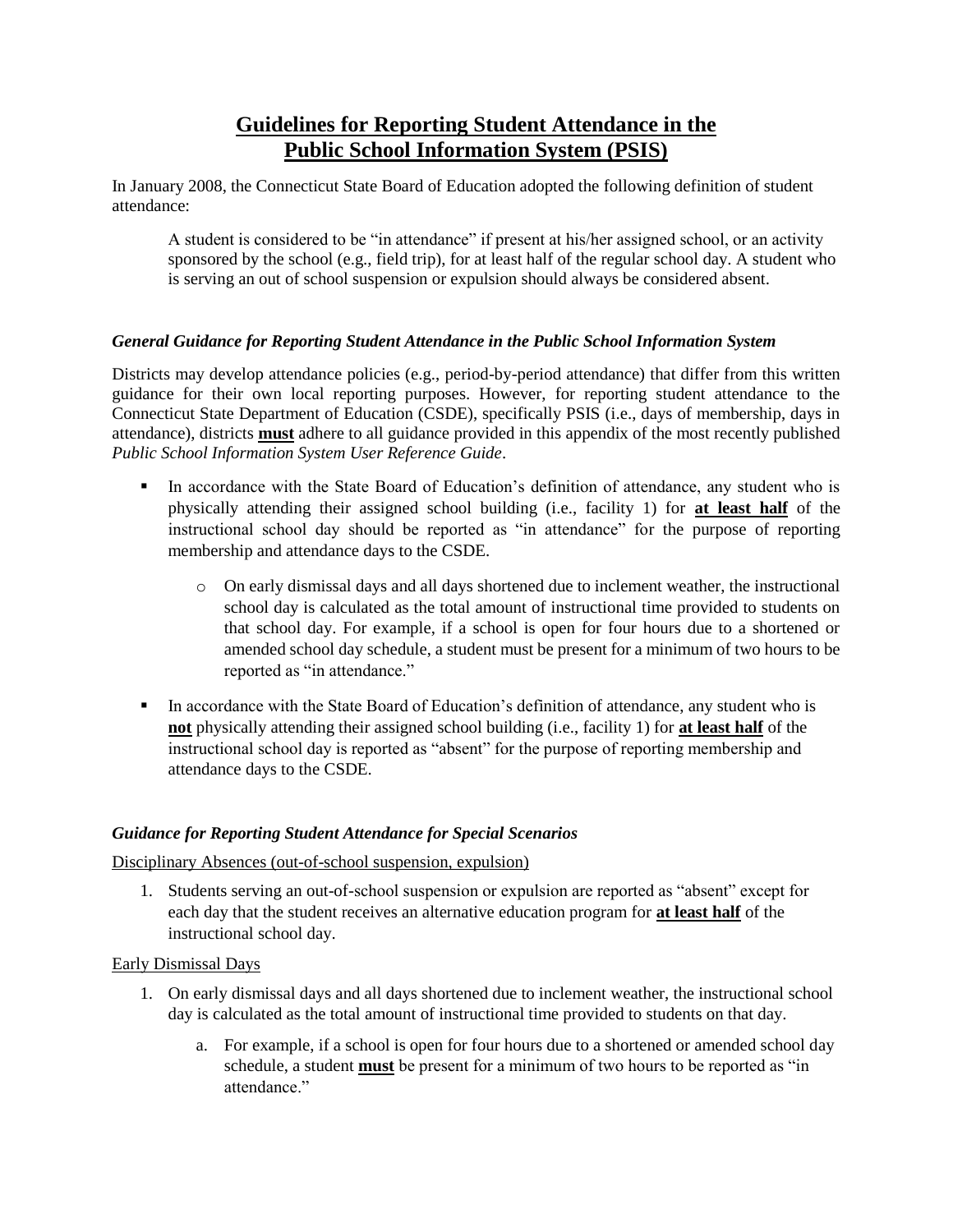### Extended Family Vacations/Travel

- 1. Students missing **more than half** of the instructional school day for the purpose of travel or vacation are reported as "absent."
- 2. The fact that a parent or guardian has authorized such absence has no impact on the child being reported as "absent."
- 3. In addition, students absent from school for extended stays abroad are reported as "absent" even if the child was provided with supplemental work by their home school in an effort to minimize the child's missed classroom instruction.
- 4. Districts are strongly discouraged from seeking to use the unenrollment of students to favorably report aggregate school and district-level student attendance measures (e.g., chronic absenteeism rates).
- 5. Children who are absent from school because of a family vacation should not be unregistered from PSIS. Moreover, only when the child is 17 years old can a parent consent for such child to withdraw from school. For all other school age children under 17, Connecticut General Statute Section 10-184 requires that parents cause their child to attend a public school regularly or show that the child is elsewhere receiving equivalent instruction in the studies taught in the public schools. For these school age children under 17, all the allowable list of exit codes within PSIS ask the parent to affirm that the child is continuing to receive equivalent instruction in the studies taught in the public schools.

## Half-Day Kindergarten Programs

1. Students who attend a half-day kindergarten program should be reported as "in attendance" if the student is present for **at least half** of that program's instructional day.

## Homebound Students

- 1. Students who are homebound due to illness or injury are reported as "absent" **unless** they are receiving instruction and/or tutoring from an appropriately certified teacher for a designated amount of time that the school or district deems adequate, which will ensure that the student is able to successfully return to their home school and regular school classroom.
	- a. If an appropriately certified teacher does not provide the student instruction, the student **must** be marked "absent."

#### Medical Absences

1. Students who are absent from school for medical reasons (e.g., routine medical appointments, chronic illness, hospitalization) are reported as "absent" for each day that they are **not** present for **at least half** of the instructional school day and **not** receiving instruction by an appropriately certified teacher.

#### Online Virtual Learning

1. Students participating in online and/or virtual learning programs approved by the district and in full accordance with subsection (g) of section 10-221a of the Connecticut General Statutes are reported as "in attendance" for each day they are receiving eligible instruction:

> (g) Only courses taken in grades nine to twelve, inclusive, shall satisfy the graduation requirements set forth in this section, except that a local or regional board of education may grant a student credit (1) toward meeting a specified course requirement upon the successful completion in grade seven or eight of any course, the primary focus of which corresponds directly to the subject matter of a specified course requirement in grades nine to twelve, inclusive; (2) toward meeting the high school